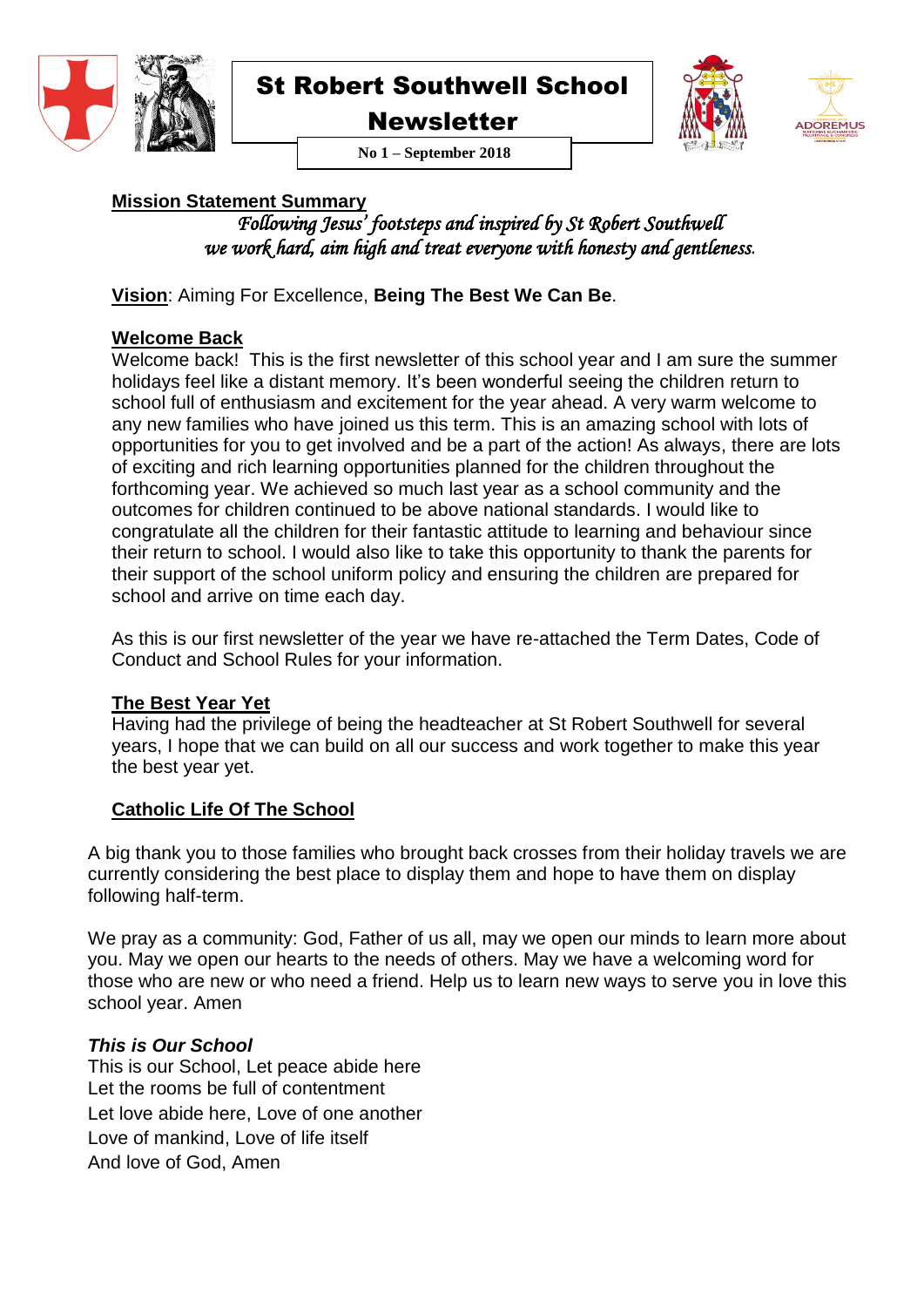#### **Support**

We value all your support throughout the year. We are grateful for donations of toys for Nursery and Reception, boxes of tissues, board games for board game club.

We are also grateful to those who volunteer to help on sports trips and other school trips and who help the Friends' Association to prepare and run school events.

If every family donates just 2 hours of their time in some way, the school benefits from around 600 volunteer hours a year. There are lots of ways to give your time and to help the school provide exciting extras for our children each year.

#### **Questions or Concerns**

Do you have any questions about school life? We are of course, really happy to answer any questions about school, no matter how small : Do pop in to the school office to ask questions or ask your child's class teacher. If you are worried about something, see us straight away. Don't let a little worry turn in to a big one. Most importantly, don't be misled by playground gossip, where mis-information can spread because of something mis- heard or mis-interpreted. Please check by being brave and asking a member of staff.

#### **Celebration Assembly**

Parents and family members are welcome to join us each Friday at 9.00 for our weekly Celebration Assembly. At this assembly children receive a birthday pencil if they have celebrated their birthday during the week. Children are also presented with any certificates or trophies they have been awarded, both in and out of school. Please hand in any awards and certificates your child has received outside of school to the office, clearly marked with your child's name.

#### **Pupil Parliament**

Congratulations to the newly elected members of our Pupil Parliament.

The election process in each class demonstrated that children are clearly able to select their own representatives. Our new Parliament have lots of ideas on how to improve the school and support us in fulfilling our vision and mission.

The newly elected members are:

| <b>Class</b> | Girl          | Boy              |
|--------------|---------------|------------------|
| 2R           | Maya          | <b>Matteo</b>    |
| 2S           | <b>Nicola</b> | Jack M           |
| 3R           | Davida        | Kairo            |
| 3S           | Emma          | Frankie          |
| 4R           | Amaris        | Antonio          |
| 4S           | Maisy         | <b>Breslin</b>   |
| 5R           | Delia         | Joshua           |
| <b>5S</b>    | Ecatrina      | <b>Michael M</b> |
| 6R           | Judyta        | <b>Michael A</b> |
| 6S           | Mia           | <b>Niko</b>      |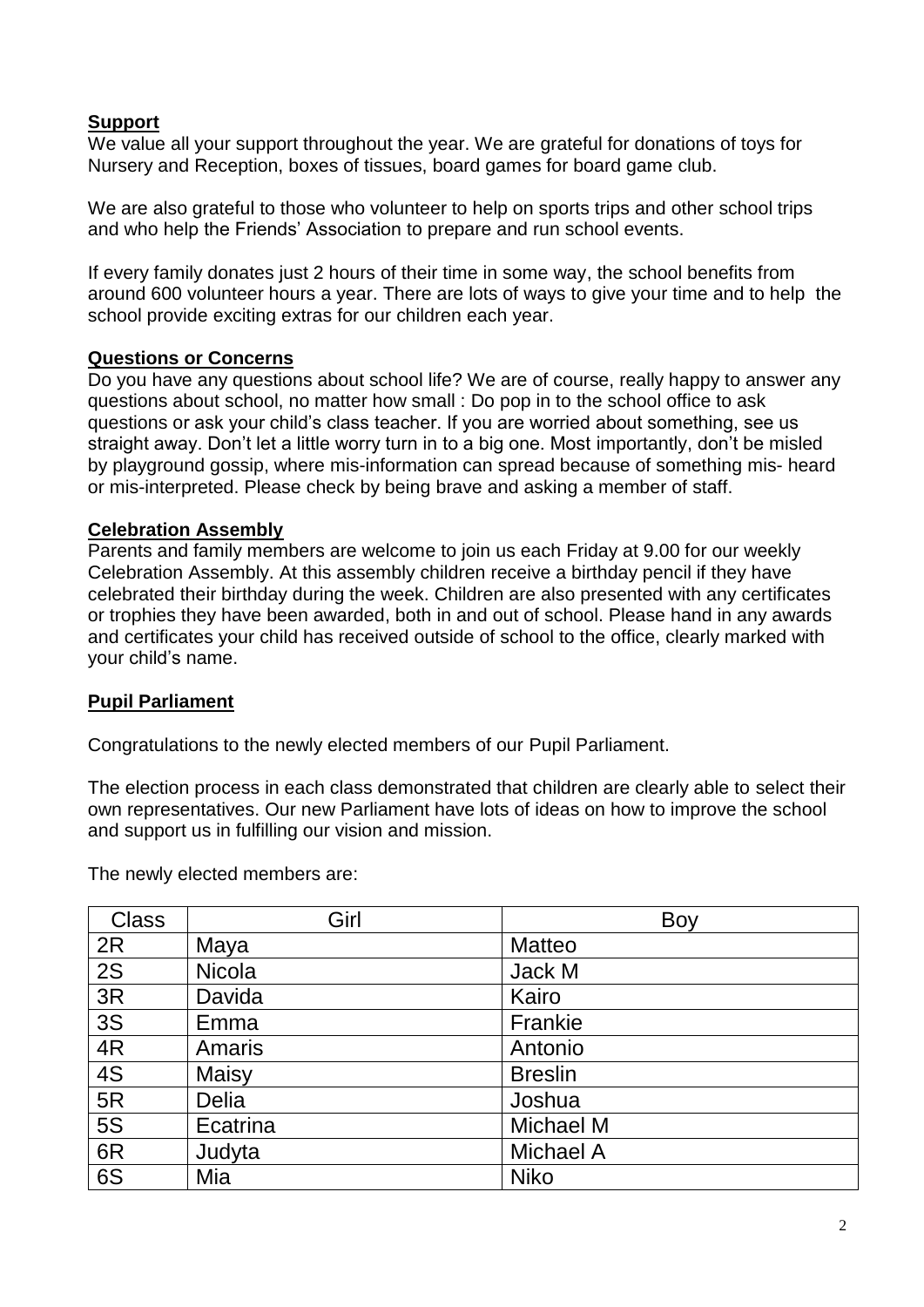#### **Friends' Association - First Event Of The Year**

The first event of the year is our Polish Family Festival, which has been planned by members of our Polish community. This is a new event and we hope everyone will join us in sharing food, music and a chance to enjoy time together at the end of the school day, on Friday October  $12<sup>th</sup>$ . There will be food and drink for adults throughout the evening. There are special children's T-shirts available to purchase for £5, which children can wear to school on Friday, instead of uniform. Those not purchasing a T-shirt may wear their own festival clothes, or red and white, in the spirit of the day. This event will run like International Evening, with a mixture of food and entertainment.

#### **Friends' Association**

Our Friends' Association is a registered charity. The Friends' Association organise exciting and memorable events for the children to enjoy, and all of the profits from the events go towards extras for the children in our school. Last academic year, the Friends' Association paid towards the new junior playground equipment, the playground markings, including new hopscotch markings. They also supplement transport costs for school journeys. They are planning to fund a new sound system for the main hall, more playground equipment for the infants, shade for the infant playground, new cameras and new computers for the ICT suite this year.

They ran a Christmas Fair, a Summer Fair and International Evening children's table-top sales and a children's disco last year, as well as supporting Reception's Got Talent and other events. These are events which give wonderful experiences to the children at St Robert Southwell.

Perhaps you'd like to support with shopping for Friends' events, or would just like to find out a little bit more about what the Friends' Association do. New parents are especially welcome. Do join. Come to the first event next Friday and the **AGM on Thursday 1st November, at 8pm.**

#### **Welcome Information Sessions**

Once again, these were very well attended. Some year groups were offered at 9.00 am and some were offered at 2.45pm. Overall, there was a 78% turn out. Only one year group had a particularly poor turn out and we are reviewing the possible reasons for this. If you were not able to attend, please make sure you have received your welcome information booklet for your year group.

A small number of parents have told us that the 2.45pm slot is the least accessible for working parents. We will consider this feedback when planning future information meetings.

#### **Attendance Reminder**

Attendance was the only area of improvement identified in our inspection in January 2018. As you are aware, I am not in a position to approve holiday absence requests. If your child is unwell you should call the office on the first day of your child's absence to explain their illness. If your child needs to attend a medical or dental appointment, wherever possible, this must be booked for the afternoon, after 2pm. If you need to request leave for another reason, it can be authorised if the leave is counted as truly exceptional. Please request a form from the school office. Mrs Quigg is our Attendance Officer and will follow up all absences to ensure we have accurate records, and to maintain your child's safety. As a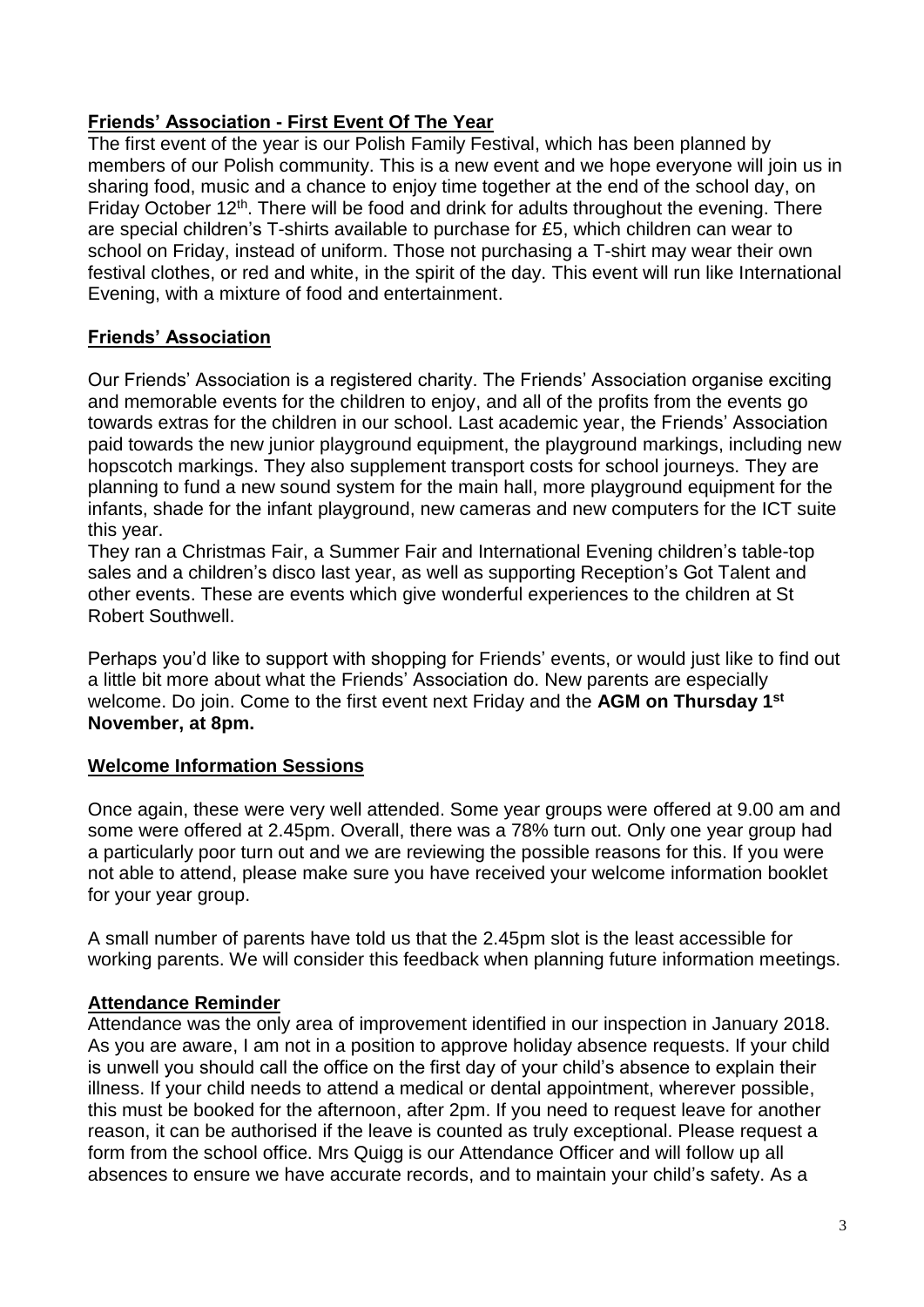school, we expect parents to communicate the reason for a child's absence and failure to do so increases the workload of school staff, and may cause safeguarding concerns about your child.

#### **Medicines and Medical Updates**

If your child has an ongoing medical condition which may require medication at school, then we must have an agreed plan in place and the medicines should be updated to ensure they remain in date. Please contact Mrs Egan, through the school office, if your child needs a care plan and medication.

#### **Contact Details**

If your address, telephone number, email address or collection arrangements for your child have changed, please let the office know. We've spotted a couple of inactive mobile numbers on our text site which means if we needed to contact parents in an emergency, we do not have an up-to-date working number.

#### **Childcare**

We are fortunate to have Breakfast Club and an After-School Club on site, run by school staff. Breakfast Club is full to capacity. Please complete a registration form to be added to the waiting list. If you wish to secure a place at After-School Club, please complete a registration form and ask the office to add your child to the register. Please note that payments for these clubs should be made on-line. Please call the school by 2.30 pm if you are seeking a place on the day for After-School Club, so we can ensure this message gets to your child's teacher.

#### **School Website**

Our school website address: [www.robsouth.org](http://www.robsouth.org/)

#### **Clubs**

The school allows several providers to run clubs at our school including drama, ICT Coding, and Art. These are facilitated by external organisations who use our premises to run their clubs. These organisations set their own cost for each session. Please communicate directly with the individual organisers about times and payments.

#### **Sports Clubs**

Mr Pascoe runs sports clubs every morning each week. These are offered at the beginning of each term. If any club is oversubscribed, then we try to allocate places to children on the waiting list for the following term. Unfortunately, we do not have the space to run as many clubs as we would like to, so we try to be as fair as possible in giving as many children as we can a place at something each school year.

#### **Motor Skills Club**

This is run by Mrs Glynn and is offered to every Year 1 child for five weeks. A letter will be sent to you with your child's dates for this club.

#### **Irish Music**

This run by Mrs Kelly. If you wish your child to learn to play an instrument please leave your contact details and child's name at the office and she will contact you.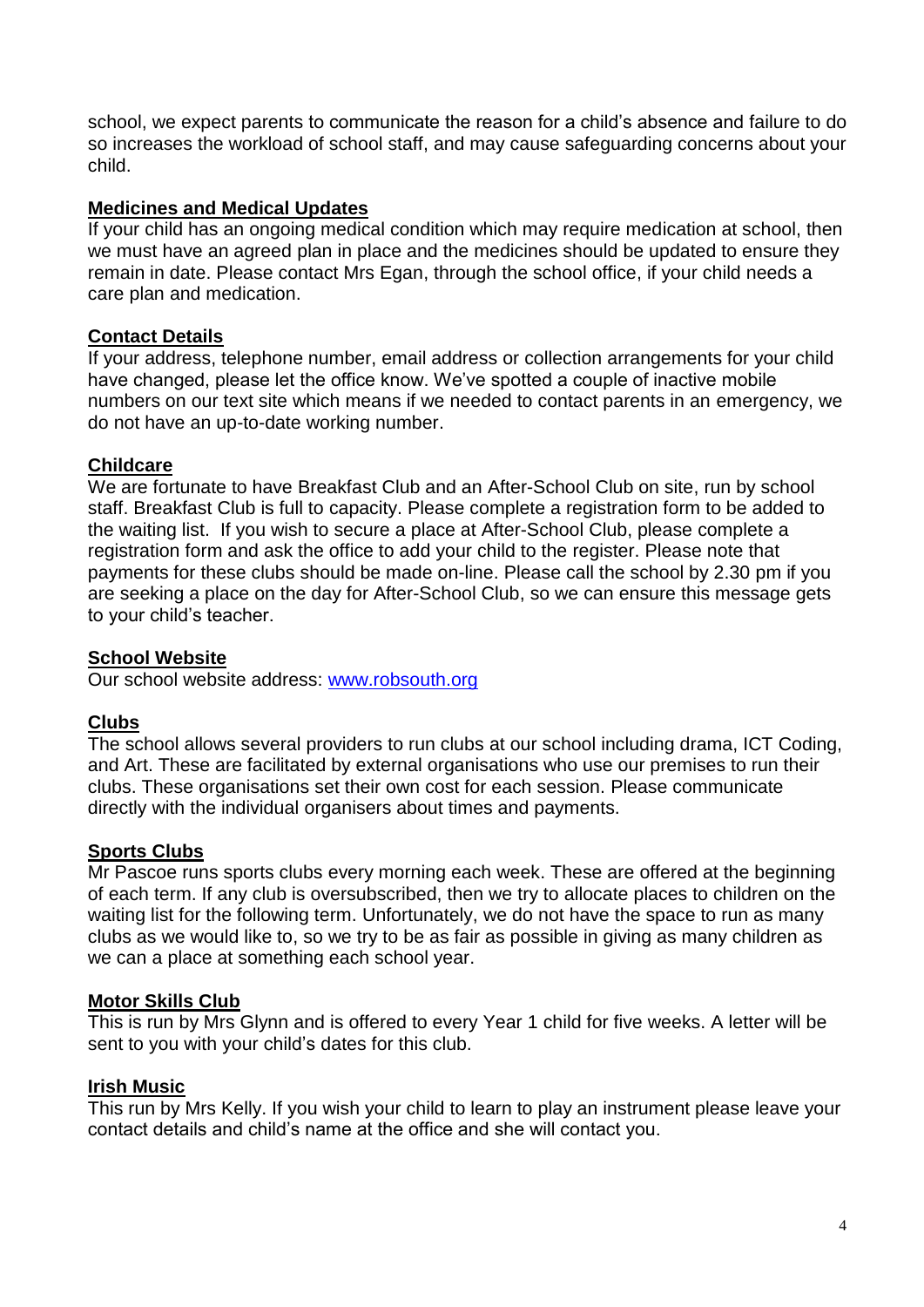#### **Other Clubs**

Handwriting club is run on a Monday lunchtime Homework club is run on Tuesday lunchtime Board Games club is run on a Wednesday lunchtime

#### **Haircuts**

Haircuts and styles are part of the uniform policy. Long hair must be tied back and fringes should be clipped away from the eyes. If you choose to have your child's hair cut very short, please time it so that on their return to school, it has grown back sufficiently to meet the school requirements. It should be of one length, **with no steps, no shaved symbols and no lines.** Girls should have hair extensions and colours, etc. removed before their return to school.

To ensure the children understand that this is part of the school uniform policy, children whose hair cut/style is not acceptable will be kept off the playground and may be withdrawn from school trips until the issue has been resolved.

#### **Safeguarding**

The school's Designated Safeguarding Leaders (DSLs) are:

Miss Beck, Miss Montgomery and Mrs Egan, however, all members of staff have a duty to, and are trained in the safeguarding of our children. Should you have any safeguarding concerns, please speak to a member of staff as soon as possible. For any matters concerning safeguarding outside of school hours or during the holidays, please send an email to: [safeguarding@robsouth.org.](mailto:safeguarding@robsouth.org)

#### **Parking Again!!!**

Since the start of term this has continued to be a real problem. Our neighbours have complained about adults dropping and collecting children from school being rude, aggressive and dangerous. They have also observed adults reversing into the private road and ignoring the road markings.

Please, please, park considerately and safely.

Brent has a No-Idling campaign to reduce pollution.

The No-Idling campaign is part of Brent Council's initiative to improve the air quality in and around Brent Schools. The aim is to educate and engage with parents, students and members of the public and try to reduce the idling of vehicles near schools.

#### **What is Idling?**

Idling is when a vehicle's engine is left running while it is parked or stationary for a period of time longer than 30 seconds, contributing further to toxic emissions in the air we breathe. This commonly happens when drivers are waiting whilst parked outside a house, school or business.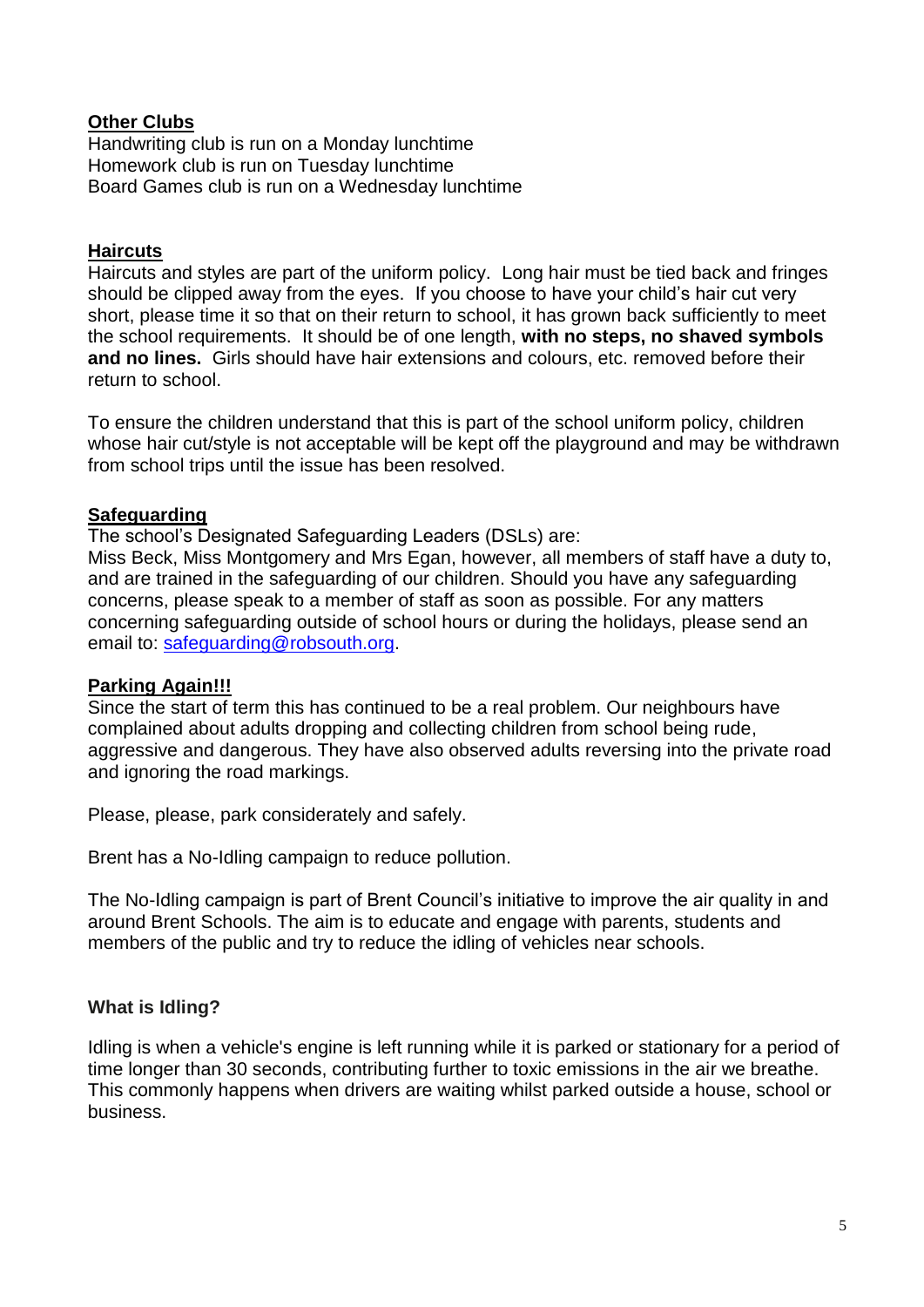#### **Avoid a School Tragedy**

#### **Today could be someone's last day at school**

I often wonder when it will end, the death of a child, the loss of a friend? The car is so handy; it saves so much time But, to stop by the school is almost a crime.

The yellow lines are bright and clear And must remain for the ones we hold dear. Drive if you must but park somewhere else, Then walk the last bit, it's good for your health.

I've tried in the past to get this message across I will not give up, lest a life should be lost. The children are small; the cars block their view, They don't see the danger when they run up to you.

The parents are many, the offenders are few, That child could be YOURS – am I getting through? So do the right thing, abide by the rule **Or today could be someone's last day at school.**

**Code of Conduct for Parents and Guardians to the School**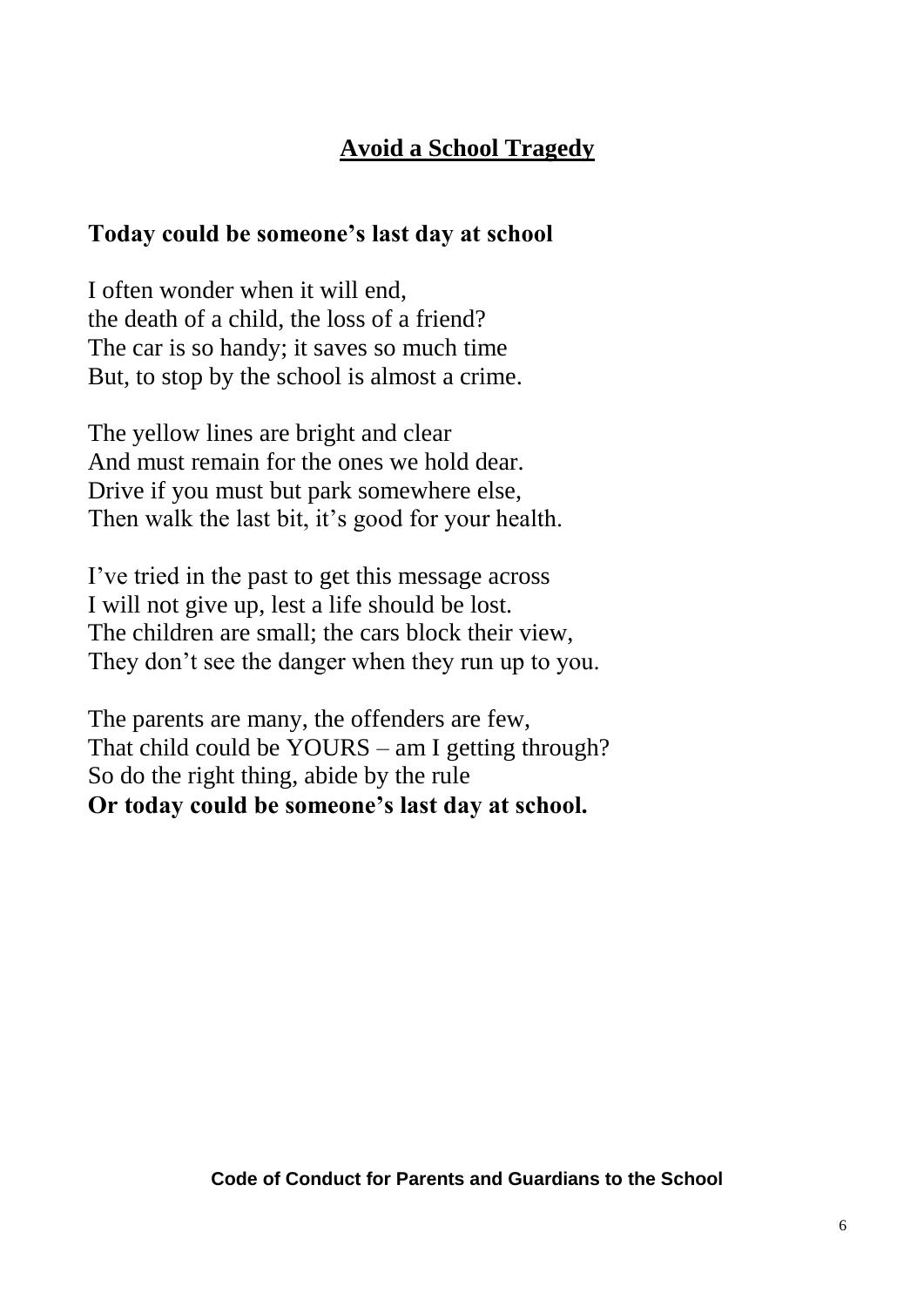Throughout this document parents and guardians will be referred to as `Parents`.

#### **Aims and Purposes**

All staff, pupils and parents have the same goal to ensure the best for every child, every day and to provide a safe and enjoyable learning environment. This code of conduct is to provide clarity of expectations and clear procedures in the event of matters arising.

The purpose of this code of conduct is to make clear to all parties the types of behaviour which are expected in our school and the types of behaviour which are not acceptable.

This code has been adopted by the Governing Board for the purposes of safeguarding our children and the working environment of our staff and visitors to the school.

#### **Conduct and Expectations**

Parents must inform the school if there are any concerns or problems in relation to their child.

Parents must encourage their child to obey school rules and that they should do their best to be kind to others, to share, to have fun and to work hard.

Parents must respect the rights of staff members and other individuals.

Parents must conduct themselves in a way that is in keeping with the values of the school. This means:

- 1. Parents should support the school and raise any concerns in accordance with the procedures overleaf.
- 2. Parents must refrain from using bad language or swear words of any nature, racist comments, derogative remarks or any form of intimidatory behaviour.
- 3. Parents should be aware that events which children report may have many sides and different points of view and should be prepared to listen and seek verification of facts with an open mind before raising a concern.
- 4. Parents should support the school in their efforts to maintain a positive teaching and learning environment.
- 5. Parents should refrain from raising matters or concerns which have occurred during the day between children with other parents. Any concerns must be raised with the school.

Under no circumstances should any parent approach another child about a concern or issue which has occurred during the school day.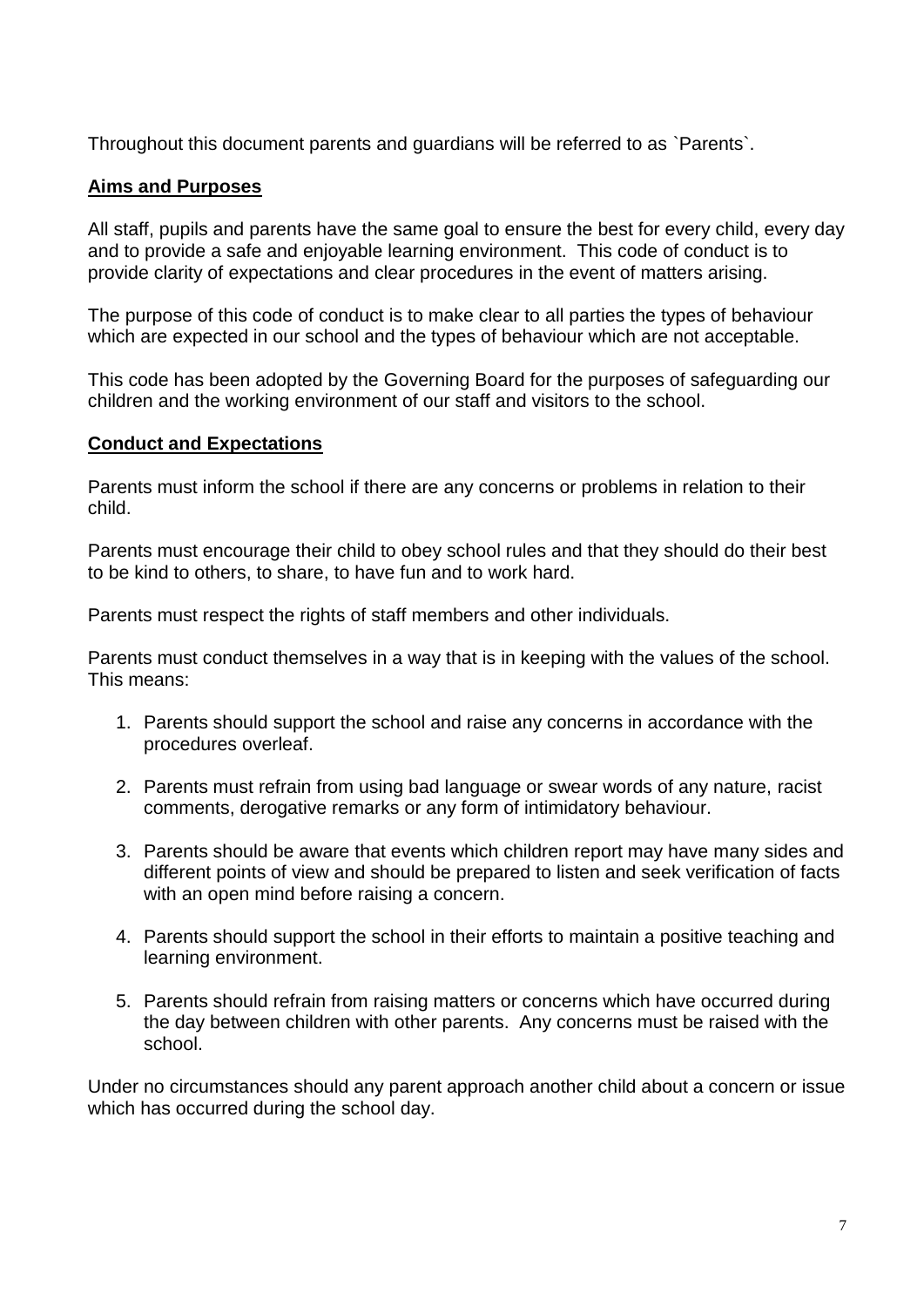#### **How to Raise a Concern?**

- 1. Speak to the class teacher at the end of the school day and up until 3.30pm. Make an appointment at the school office to speak to the class teacher at a mutually convenient time.
- 2. If the concern relates to Inclusion or Special Educational Needs an appointment must be made through the school office with Mrs Egan, Inclusion Manager.
- 3. If your concern is not resolved to your satisfaction you should then make an appointment to see one of the Assistant Headteachers or the Headteacher.
- 4. If your concern remains unresolved, parents may make a formal complaint by following the procedures as laid out in the school's Complaints Policy.

#### **Action taken in the event of Misconduct**

In the event of unacceptable behaviour or any type of misconduct, the Headteacher or the Governing Board will, at their discretion take action, they consider necessary to safeguard staff, children, parents or visitors.

This action may include, but will not be limited to, the removal of any person the school considers offensive from the premises, for any period of time that the school should see fit.

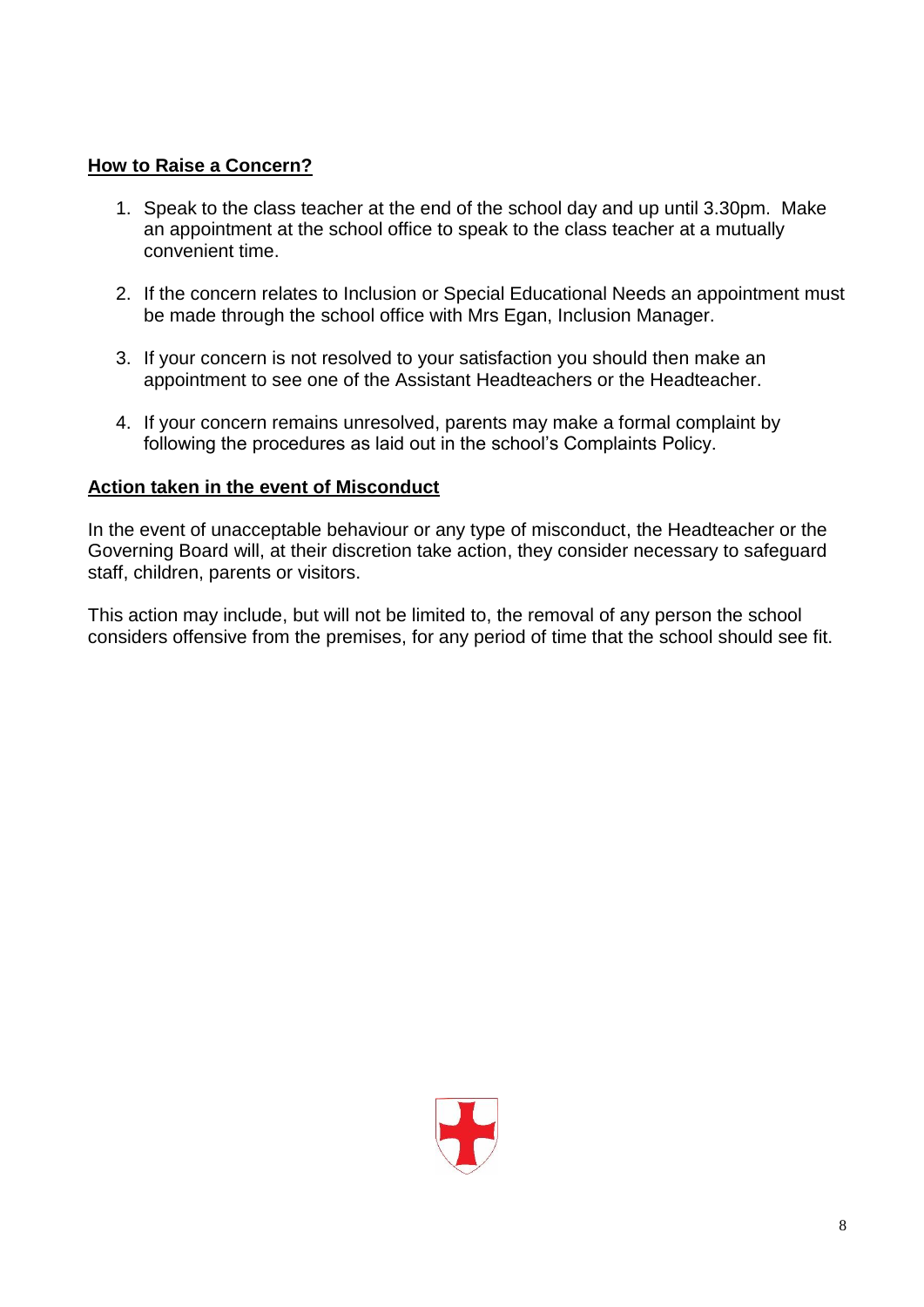# **School Rules**

# **RESPECT yourself**

- **Take pride in your appearance.**
- **H** Keep safe.
- **Listen and learn.**

### **RESPECT others**

- **Keep your hands, feet and hurtful comments to yourself.**
- **Use good manners.**
- **Be a friend.**

## **RESPECT all property**

**Take care of school equipment, your own and others' belongings**.

### **RESPONSIBILITY for all your actions**

- **Follow signs and instructions.**  $\bigstar$
- **Make good choices.** $\mathbf{H}$